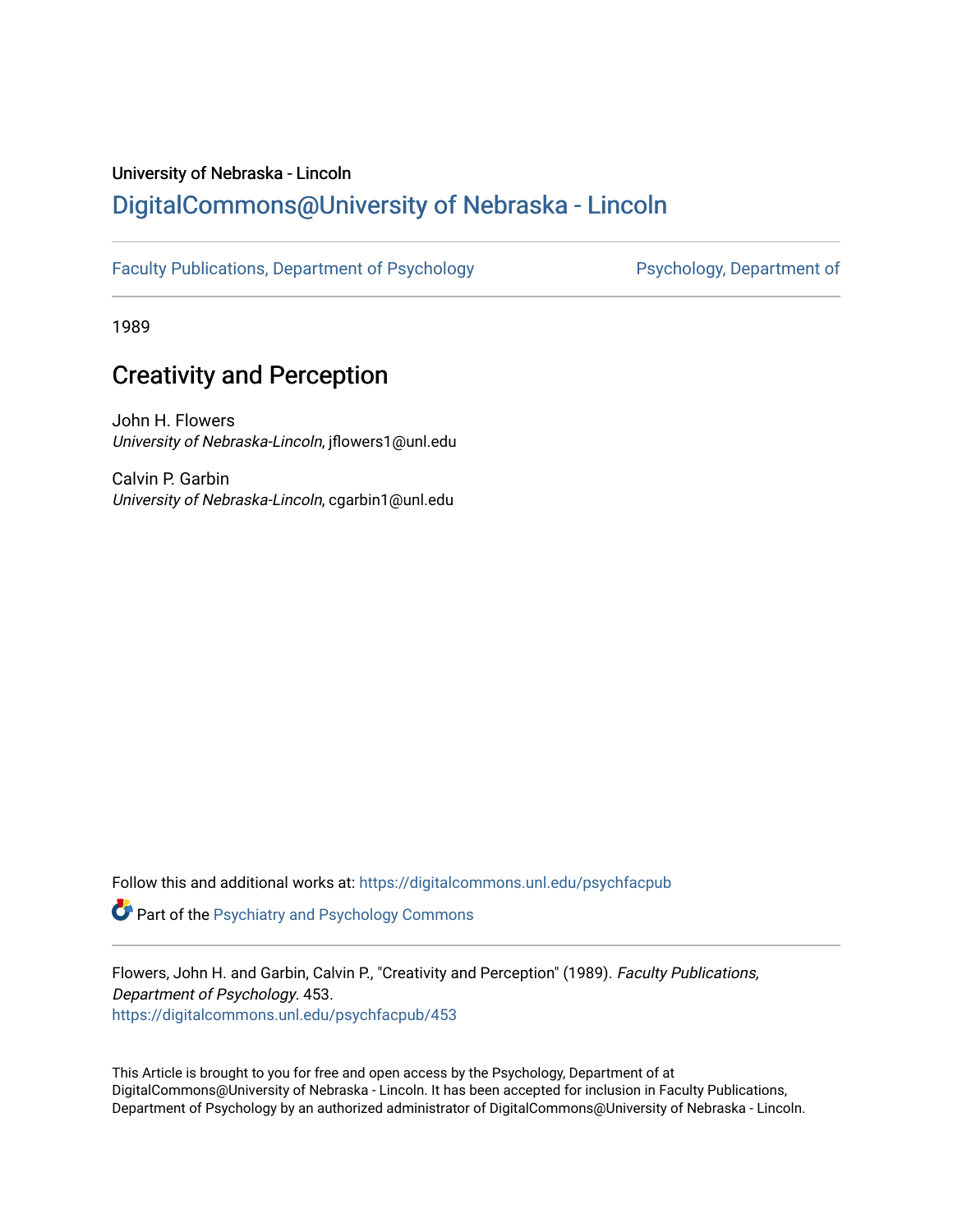Published (as Chapter 8) in *Handbook of Creativity,* edited by John A. Glover, Royce R. Ronning, and Cecil R. Reynolds (New York & London: Plenum Press, 1989), pp. 147-162. Copyright © 1989 Plenum Press (Springer). Used by permission.

# Creativity and Perception

John H. Flowers and Calvin P. Garbin

Department of Psychology, University of Nebraska–Lincoln, Lincoln, NE 68588.

Informal thought about the nature of mental operations important to creative human behavior suggests that perceptual processes are of considerable importance. The ability to "see relationships among elements" is an attribution commonly made toward authors of major scientific discoveries or of noteworthy artistic achievements. For example, Shepard (1978, 1981) documented self-reports from several creative scientists and authors that strongly emphasize the role of visual imagery and the manipulation of visual codes in the creative process.

Given the anecdotal and self-report evidence for a relationship between creative behavior and aspects of perceptual processing, it initially may seem surprising that there is a notable void in either research or theoretical articles specifically focused on these issues. In preparing this chapter, for example, we noted that, during the last six volumes of the Journal of Creative Behavior, there was only one title that included the word *perception*, and that paper (Goodman & Marquart, 1978) was limited to a one-page abstract. In addition, we noted that among seven current textbooks in perception that presently reside on our bookshelves, *none* contain the term *creativity* in their indexes, nor is the term *creative ability* addressed at any point in the texts. Although references to the term *perception* occasionally can be found in indexes of monographs specifically

dealing with the topic of creativity, most of these references refer to research related to specific theories about individual differences in perceptual styles or processing modes, as opposed to broader contemporary issues of perceptual processing. Clearly, most researchers in the field of perception have not touched upon the topic of creativity, and relatively few researchers in creativity have chosen to integrate their work with perceptual issues.

# **Why Have Perceptual Psychologists Had Little to Say about Creativity?**

One reason that may have inhibited psychologists who were studying aspects of perception from becoming involved in research on creativity is the fact that the term itself is not viewed as a scientifically "tight"' concept of the variety preferred by relatively "operationalistic" behavioral scientists. As has been noted in earlier research (e.g., Stein, 1956; Taylor, 1960), as well as the contributors to this volume, providing an easily agreed upon operational definition of creativity that can be related to specific aspects of observable behavior or specific information-processing operations is problematic. Although there is general agreement among researchers in human thinking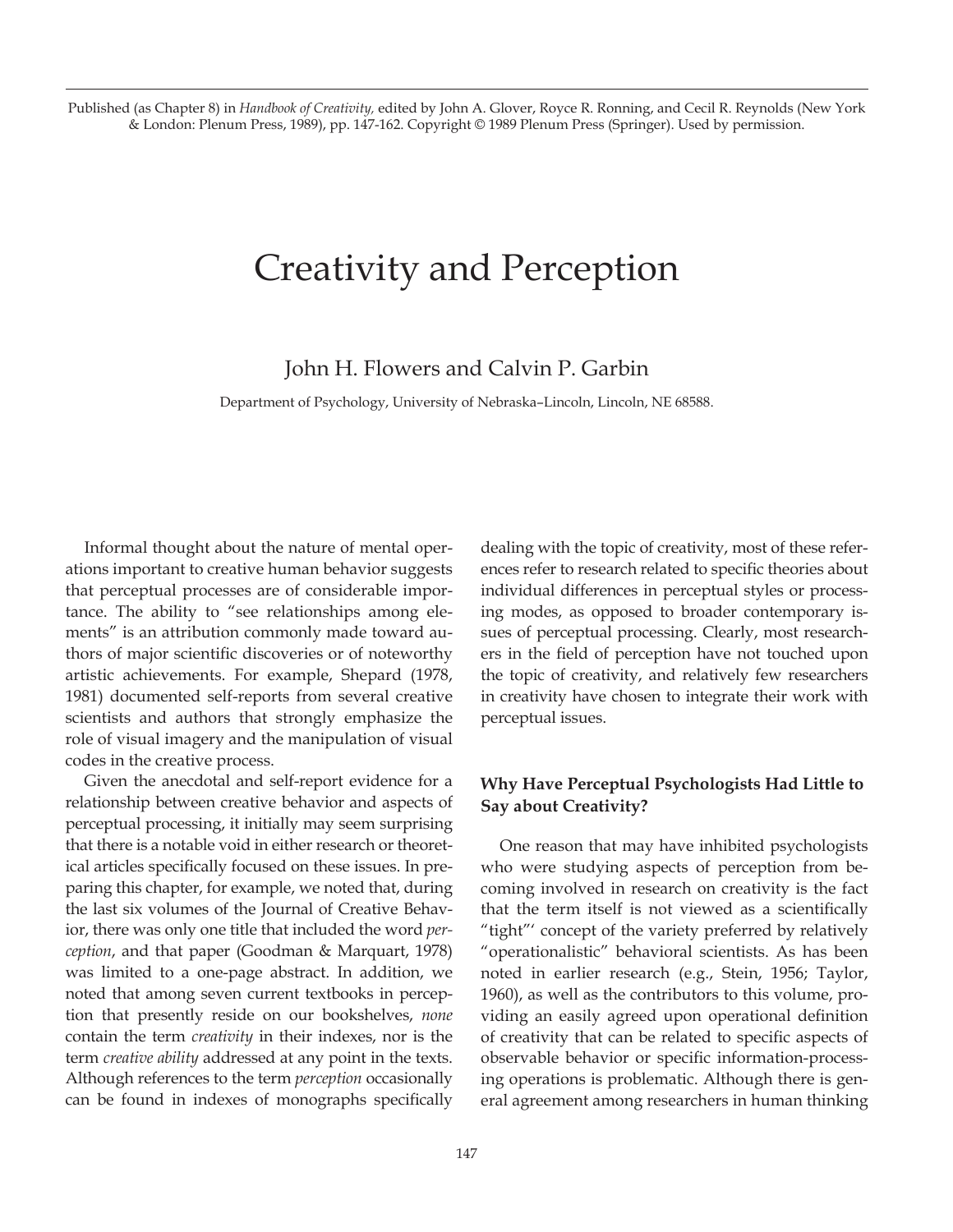that a key component of creativity is the process of generating novel mental representations, assessment of creativity by society is generally done on the basis of product; that is, does a particular solution, invention, discovery, or artistic contribution meet the joint criteria of novelty and worthwhileness? Obviously, a wide variety of mental operations and processes could contribute to the characteristics of a product that elicit those subjective evaluations.

The lack of existing literature explicitly relating issues in perception to the study of human creativity may also be attributable, in part, to fundamental differences in the "level of approach" among behavioral scientists who study fundamental characteristics of mental and behavioral processes common across individuals, as opposed to those having primary interest in differences among individuals. Both historically and at present, the majority of research efforts directed at understanding perceptual processes has been directed at theories, models, and descriptions of behavior that apply to perception in general, as opposed to individuals. The very term *creativity*, on the other hand, denotes an attribute that individuals presumably possess (or at least exhibit) in different amounts, hence, its study generally assumes an individual differences approach.

In our view, however, neither the fuzziness attributed to the definition of creativity nor its degree of association with ideographic rather than nomothetic approaches is as responsible for the lack of an existing body of literature relating creativity and perception as is the fact that perception traditionally has been studied as a process of organizing information within the nervous system, whereas studies of mental processes associated with creative behavior usually imply the generation of novel representations of information within the nervous system. At first inspection, these two classes of mental activity seem to have little to do with each other—or worse yet, they may even be viewed as incompatible operations.

### **Is Perceptual Organization Incompatible with Creative Thought?**

Although individual theories of perception may differ substantially in their emphasis upon the importance of stimulus structure versus mental organizational processes (see, e.g., Hochberg, 1981, for a

review), most theories approach perception as an information *reduction* process whereby noisy, variable, and impoverished patterns of environmental energy become resolved into stable and consistent internal representations optimal for human performance. Terms such as *perceptual organization* and *perceptual constancy* reflect emphasis on the information reduction processes. The latter term, in particular, emphasizes the role of perception in providing an individual with similar or identical mental representations of events that may have widely varying physical representations in the environment.

If a major function of "efficient" perceptual processing is to provide perceptual constancy, as well as to encourage different observers to obtain similar or identical representations from common environmental stimuli, then it does indeed seem that this organizational aspect of perception works against the generation of novel representations. One might therefore predict that some measures of perceptual performance that tap perceptual organizational processes would be negatively related to measures of creative ability. A potential consequence of such a relationship would be a positive association between perceptual *deficiencies* or handicaps and creative ability. Case study instances supportive of a relationship between perceptual handicaps and creative behavior can, in fact, be found in discussions of artistic and musical achievement. For instance, some of the innovative stylistic changes in Beethoven's later works are commonly attributed to the increasing severity of his hearing impairment.

However, there are many reasons to believe that some aspects of perceptual performance should be positively correlated with creative ability—or at least with the output of creative products. Many products of creative activity are not simple spontaneous generations, but result from effortful production, interspersed with the evaluation of feedback. Thus, handicapping the senses at a peripheral level (e.g., blindness or deafness) would certainly disrupt the ability to evaluate visual and auditory productions as they are being created. Despite what has been said about Beethoven's deafness, it seems absurd to predict that there would be a general negative relationship between basic measures of auditory sensitivity and frequency discrimination ability and creative output of music among composers, or a negative relationship between visual acuity measures and creative output of painters.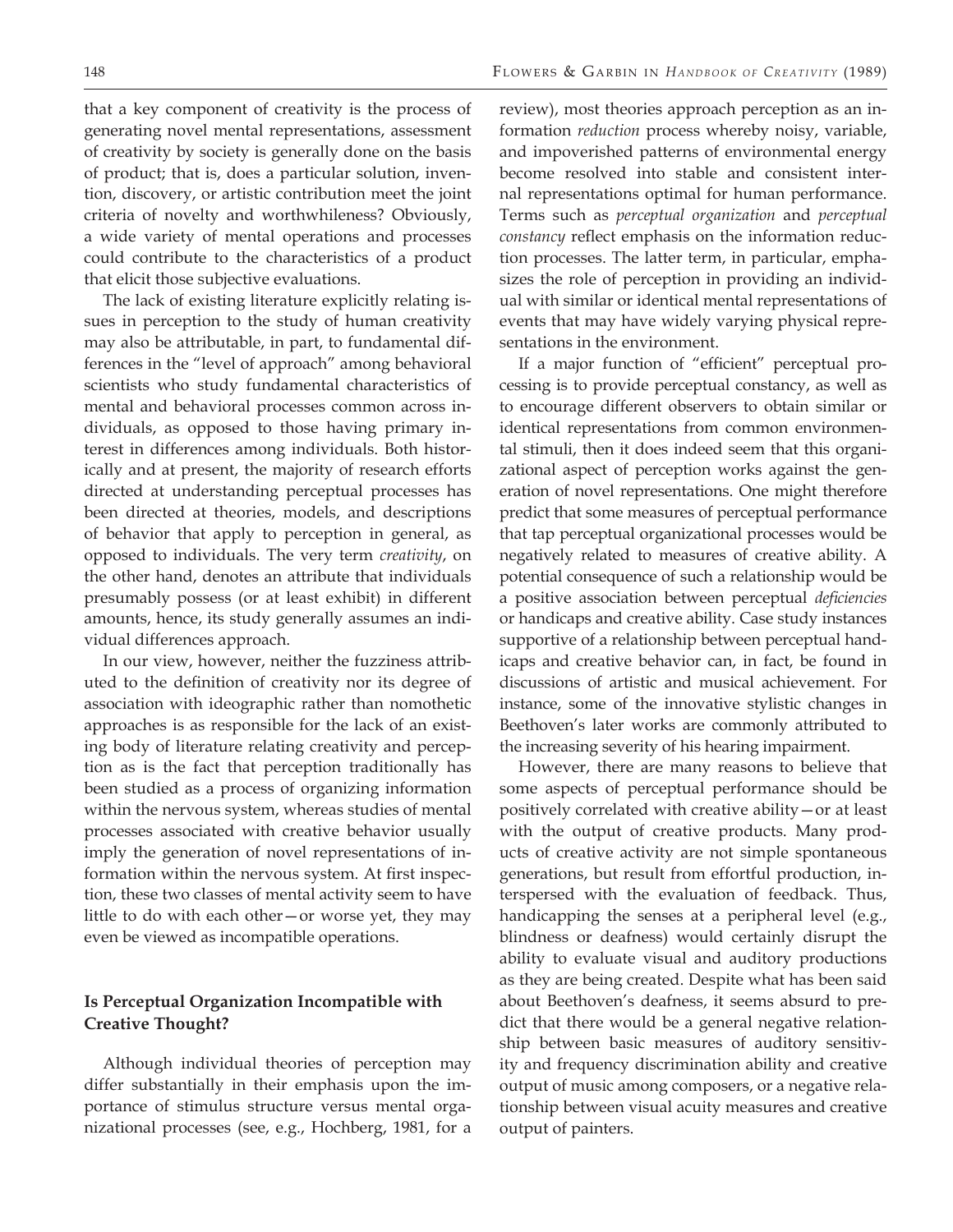# **The Importance of Executively Controlled Processing**

In our view, however, there are other aspects of perception for which performance measures ought to relate positively to creativity—in particular, processes under the conscious control of the perceiver. These include the ability to control various aspects of selective attention, to control figural organization when ambiguous sensory data are presented, to perform manipulations of internal visual and/or auditory representations of perceptual information, and the ability to equate perceptual experiences obtained from different sense modalities (cross-modal abilities). Although the earlier stages of perceptual processing leading to perceptual organization (e.g., sensory transduction, feature extraction, figural synthesis) typically are viewed as involuntary processes not under executive control, it is clear that perceptual organization and pattern recognition are influenced jointly by both involuntary or automatic and executively controlled processing.

At the level of perceptual organization, consider the examples of the Necker cube and of the reversible or ambiguous figures commonly found in most introductory psychology textbooks as well as in textbooks on perception (some examples are given in Figure 1). In each of these examples, there are contextual cues that cause a particular organization of the object to be perceived upon initial inspection. In most versions of these objects, observers have an ability to reverse the organization through voluntary changes in visual attention, although the time and effort required for such reversals, as well as which of the possible organizations is most likely to be initially seen, can be greatly influenced by modifying the contextual cues supporting either of the organizations. With some modifications, reversal becomes virtually impossible, and thus only one interpretation is obtained. Executively controlled processes can, within limits, significantly modify figural synthesis and organization, allowing a single physical stimulus to have multiple perceptual representations. Such processes may thus play a role in the generation of novel mental representations of information, which, in turn, could form the basis for creative products. Indeed, it is this kind of processing that appears to contribute to high-performance levels on tests, such as Guilford's (1967) divergent production test, that are specifically aimed at measuring individual differences related to creativity.



**Figure 1.** The Necker Cube—a familiar example of how controlled visual attention can change perceptual organization. In Example A, where the cube is essentially "transparent," two distinct organizations of depth can be obtained with moderate ease. In Example B, the shading and obscuring of the internal contours provide additional context making one organization dominant, although the second organization can still be obtained with effort. In Example C, shading of other parts of the figure makes the opposite depth organization dominant. In Example D, where the internal contours are totally removed, the alternative depth organization cannot be obtained at all (by typical subjects), even with considerable mental effort. Note also that, after viewing cube C, it is easier to view cube A (and even cube B) in the same organization as is dominant for cube C.

Thus, we see two distinct categories of perceptual processes for which individual variation among different observers might well relate to creativity. The first category contains the largely involuntary processes of perceptual organization. These are information-reducing processes that promote stability and organization of percepts, and thus normally tend to act against the formation of novel representations of information. The second category of perceptual processes, those under executive control of the observer, serve to modify and control the actions of the involuntary processes and also may serve to encourage the generation of novel representations of information. Extensive data exist on how each of these classes of processes affects performance as a function of stimulus and task parameters. Unfortunately, the data base on individual differences among either of these categories of processes is limited. Thus, it is difficult to re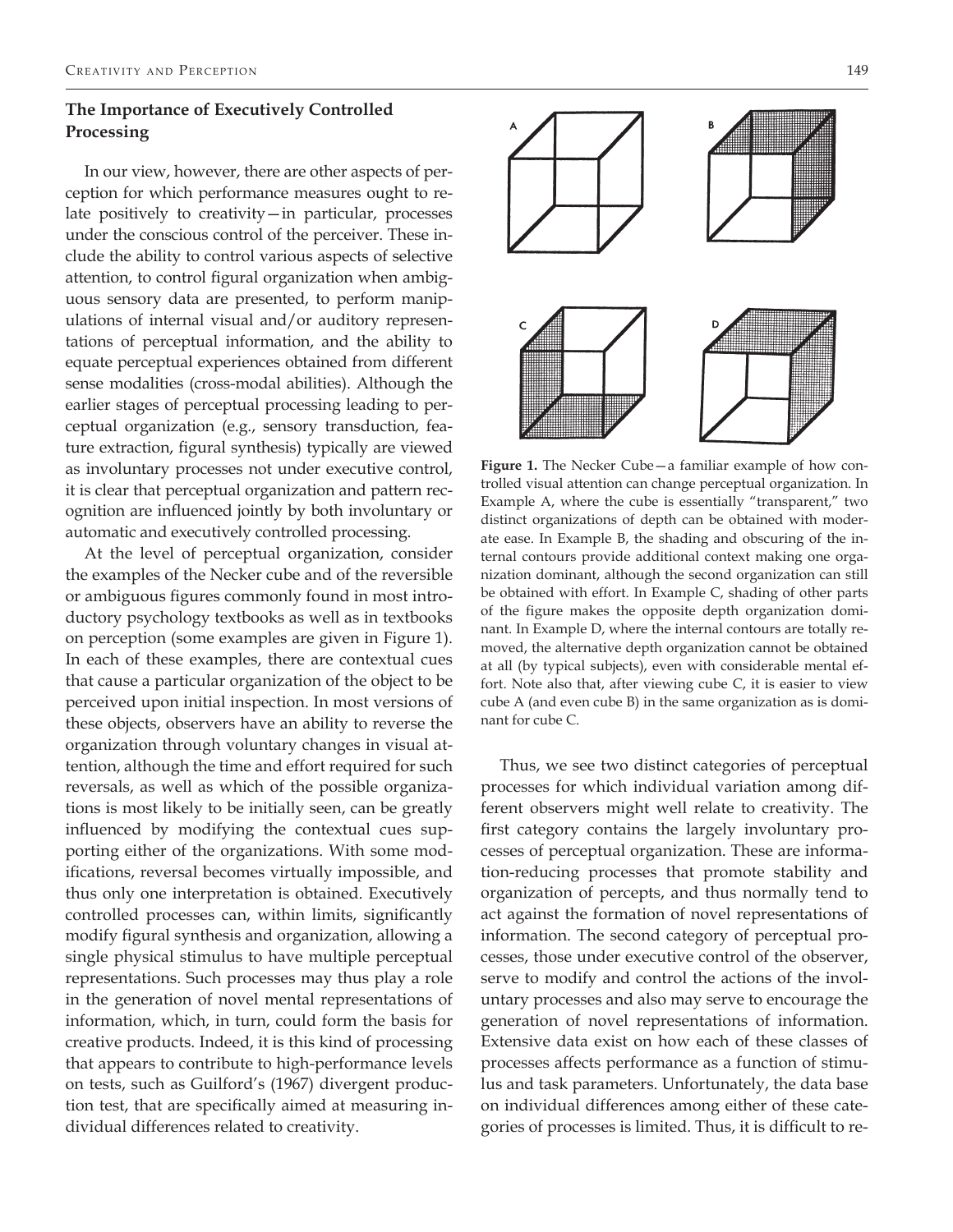late directly specific empirical findings from existing perceptual studies to either the prediction of creative behavior in individuals or to modification of the environment to encourage creativity. We feel this indicates a need for additional basic research in individual differences *per se,* as well as research that directly relates these individual differences to creative ability.

#### **A Configural Conception of Creativity**

The particular topics (and perceptual tasks) that we will be discussing are selected largely because they focus on the joint role of involuntarily and executively controlled processes in perception. We are guided by a broad conception of creativity that assumes that there are essentially three factors that influence an individual's creative potential. One involves the relative "looseness" of involuntary organizational processes. An individual for whom the involuntary processes operate somewhat less deterministically (but perhaps less efficiently) is more likely to represent environmental data mentally (as well as data recalled from memory) in novel ways. The potential relationship between schizophrenia and creativity (Keefe & Magaro, 1980; Prentky, 1979) would seem to illustrate this factor.

The second factor involves the power of executively controlled processes, such as spatial selective attention, manipulation of mental images, and controlled cross-modal representation. Presumably, an individual having superior executive control of these processes is able to produce novel representations of information through effortful construction and modification of mental representations. This concept of "creativity through controlled mental effort" is very different from the concept of creativity attributable to "loose organizational processes." For example, schizophrenics and individuals with schizotypic patterns of cognitive activity are notably weak on performance measures that presumably tap executively controlled mental processes.

The third factor, we feel, is of importance, particularly to creative thought that involves sudden insight, that involves processes not under executive control nor driven by sensory data, but that produces seemingly spontaneous mental representations, often involving visual imagery. Based largely upon self-reports of creative scientists and authors, Shepard (1978,1981) attributed this aspect of creative activity

to the same perceptual mechanisms that are normally coupled to the analysis of sensory input, and that are responsible for many aspects of perceptual organization. According to Shepard, these highly evolved and specialized perceptual mechanisms have the ability to operate upon data other than that obtained from normal sensory input, when decoupled from the sensory environment, as in such altered consciousness states as dreams. It is conceivable that the ability to use such spontaneously generated mental constructions in creative thought could be relatively independent of an individual's power of executively controlled mental operations, but *positively* correlated with the strength of perceptual organizational processes.

This three-factor view of creativity, directly based upon perceptual mechanisms, suggests therefore, a highly configural, nonlinear relationship between creative ability in the population and specific individual differences in mental processes. By looking—from an individual differences perspective—at various perceptual tasks that seem likely to tap differentially involuntary organizational processes and executively controlled processes, researchers may be in a better position to form a more detailed model relating specific representational and transformational processes to creative behavior. Additionally, such research might guide development of programs or products for the enhancement of creative ability.

#### **Impairment of Sensory Processes**

One of the most highly noticeable individual difference variables in perception is that of impairment of one or more of the primary senses—at least insofar as distinguishing normal individuals (including prosthetically correctable persons) from those who have apparent handicaps. Case study analyses of creative output from visually or auditorily handicapped individuals is a topic that deserves intensive study on its own; our limited mention of the topic here is merely to recognize that the broad categories of differences in perceptual and cognitive processes that characterize adaptation to severe defects in either hearing or vision obviously can affect the creative process, albeit in complex ways. It is a well- known principle of developmental psychobiology that prolonged deprivation of sensory experience, from birth or early in life, can result in permanent changes in neural structures that often prevent full recovery of function, even if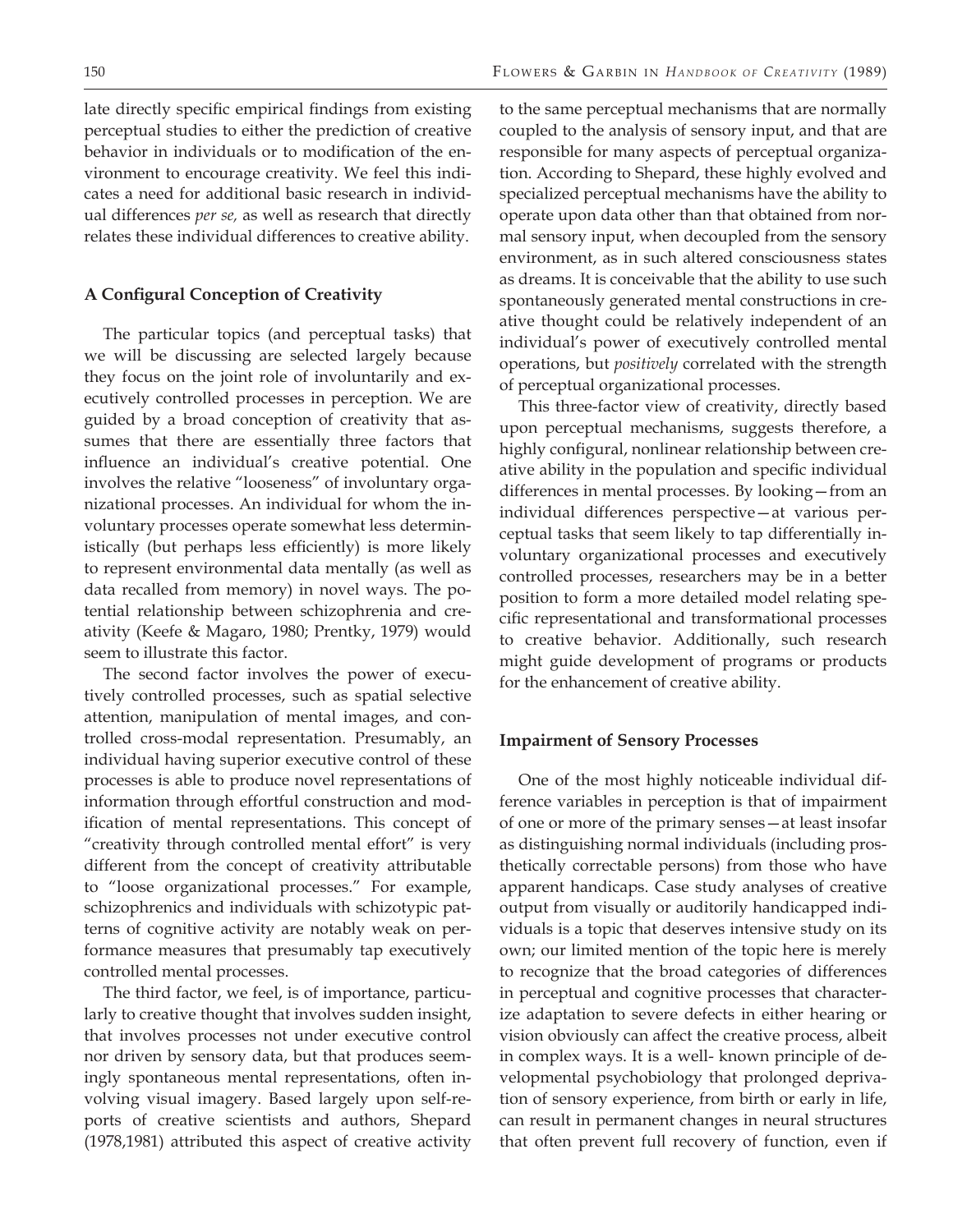the handicap is later repaired. Furthermore, neural structures may adapt functions qualitatively different from those assumed by corresponding structures in sensorily intact individuals. In human behavior, the consequences of sensory handicaps may affect aspects of memory and cognition that depend upon the use and manipulation of auditory or visual "codes," in addition to the ability to gain information from the environment. Recognition of this fact has led researchers and educators to develop specialized educational programs for hearing-impaired individuals that are specifically adapted to differences in modes of information processing among such individuals. In addition to producing performance differences *per se,* differences in memory codes, attention, and other control processes attributable to early sensory handicaps obviously have the potential for producing products that are novel when compared with norms of the general population of nonhandicapped individuals.

We see two major problems, however, in extrapolating general conclusions about creativity from the study of the perceptually handicapped. The first problem is the extreme degree of heterogeneity in types and degree of impairment among such individuals; not to mention potential differences in compensatory processes among individuals who share relatively similar physical impairments and developmental histories. The second problem is that the ease of retrieving examples of perceptually handicapped creative individuals from memory makes the topic ripe for attributions of correlations between the handicap and the creativity that may not be warranted (e.g., Kahneman & Tversky, 1973). One may be able to learn a great deal about the creative processes of a given handicapped individual through careful case study, protocol analyses, and other techniques, and such research potentially could be of tremendous value to the development of special therapeutic and educational approaches. As a simple individual difference variable to be applied for understanding the characteristics of creativity in the general population, the handicapped-nonhandicapped dichotomy does not, on the other hand, appear to be very useful.

#### **Environmental Constraints on Sensory Input**

It may be more useful to consider the effects, within unimpaired individuals, of different levels of sensory stimulation upon creative thought processes. In particular, the fact that common resources are used in executive control of mental representations and in the processing of corresponding forms of sensory data implies that perception within a particular modality may *interfere* with thought processes sharing a common form of representation. For instance, the generation and the manipulation of visual images are inhibited when a task requires processing visual input, and manipulations of linguistic representations may be inhibited by tasks requiring the processing of speech. The interference between perceptually generated and internally generated codes that share a common modality easily can be demonstrated by using a task developed by Brooks (1968). In this task, subjects are required to imagine a moving dot traveling around a mental image of a block drawn letter, such as a capital F (see Figure 2), and to respond orally yes or no based upon whether each comer constitutes an external angle (requiring a "right turn" on the part of the dot) or an internal angle (requiring a "left turn"). Time to complete the circuit with the oral response mode is generally much less than that required for the same task when subjects must check off Ys versus Ns in a visually presented answer sheet. However, when subjects are presented with a linguistic search task, requiring them to indicate whether successive words in memorized sentences are nouns versus other parts of speech, the



Figure 2. An illustration of the sort of "imaginary stimuli" used by Brooks (1968) to study the effect of verbal or visually guided response processes on the ability to search visually coded information in active memory. Subjects were required to mentally construct an image of a letter, such as this capital F, and to indicate whether each comer passed by the imaginary asterisk consisted of an external or an internal angle. Subjects could perform better on this task if an oral yes-no response was used than if a visually guided manual response system was employed, indicating that manipulation of visual codes shares resources with visual perception.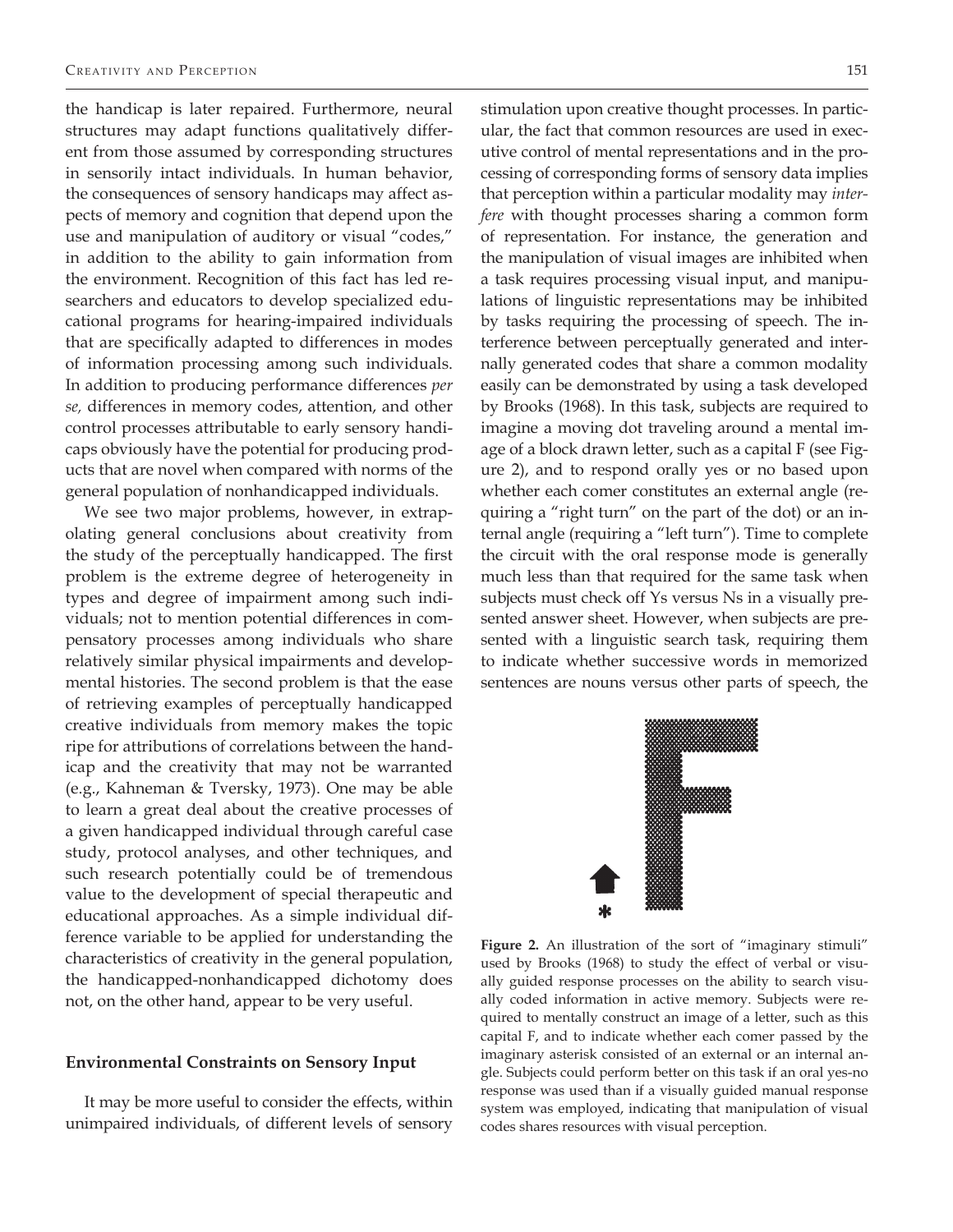visually guided check-response mode produces considerably faster searches than does the oral yes–no mode. Modality specific interference between imagery and perceptual detection tasks also has been demonstrated by Segall and Fusella (1970), who asked subjects to construct mental images, such as the appearance of a tree (visual) or the ringing of a telephone (auditory), and showed selective deficits in the ability

to detect weak auditory or visual signals. Because documented self-reports of mental events associated with creative thought often include extensive use of mental imagery (Shepard, 1978, 1981), it seems plausible that creating an environment that minimizes potentially interfering sensory input might be useful in facilitating manipulations of mental image processing and, hence, contribute to creative thought. Additional research in how regulation of stimuli (visual and linguistic feedback from a display screen on a word processor) can affect the speed and quality of creative output is one area of applied perceptual research that has current value for product development. An increasing number of products are being released into the personal and professional software markets that are designed to aid the initial stages of manuscript planning and organization. These so-called idea processors are aimed specifically at the facilitation of creative output for a variety of applications (Kellogg, 1986). With the increasing use of small computers in a variety of settings, one might expect the developments of similar products to continue. One attribute of at least some of the existing hardware is that users are prevented from viewing previously entered text—a design feature that seems to assume that the availability of visual feedback, or at least the existence of printed text that stimulates the visual system of the user, is detrimental to performance.

As Kellogg (1986) pointed out, evaluative research on these products and on prototypes for future related software aids is woefully lacking. The same can be said for research that is not tied to a specific product but that provides general information about the production as a function of the presence of perceptual stimuli of, for example, text, figural design, and metaphorical or analogical relationships. Based upon the implications of such studies as those of Brooks (1968), it may be the case that the presence of auditory or visual stimuli, while an individual is attempting to "be creative," can have certain interfering stimulus-related costs for mental representation and transformation, and, hence, inhibit creative per-

formance. The knowledge base that is generated from such a research effort might prove very useful in the development of both text-related products and picture-related software aids used in computer-assisted design. More generally, however, such knowledge might prove useful in the development of techniques for fostering increased output of creative activity in a

much wider range of settings, through the teaching of specific strategies for minimizing perceptual interference with image-based mental operations and other forms of mental code transformations.

# **Altered and Transitional States— Decoupling Perceptual Mechanisms from Sensory Input**

Our discussion above has concerned the overlap in resources between mechanisms normally tied to the involuntary processes of analyzing and organizing sensory stimulation and those of executively controlled construction and manipulation of visual and auditory images. A related issue concerns the potential role of the perceptual mechanisms normally driven by sensory input during unaltered states of observer consciousness, when those mechanisms are decoupled from sensory input. Dream states, and perhaps some drug-induced states, represent examples of such a decoupling. Shepard (1978, 1981) argued that transitions from such states represent a fertile ground for the development of creative ideas, because the perceptual mechanisms automatically linked to organizing the sensory world (which are normally transparent to our conscious experience) run "on their own," occasionally constructing novel and useful percepts and images from fragments of internal neural noise and loosely guided consultations with memory. According to Shepard (1981), contact with the linguistic system allows the abstract images and relationships to be translated into communicable form. Shepard clearly viewed the mechanisms of perceptual organization that involve spatial relationships in particular as a powerful source of general knowledge about relationships that can be analogically applied to invention and problem solving:

The creative productions of a brain presumably stem from whatever intuitive wisdom, whatever deep organizing principles have been built into that brain as a result of the immense evolutionary journey that has issued in the formation of that brain. If the arguments sketched out in this chapter have any merit, the most basic and powerful innate intuitions and principles un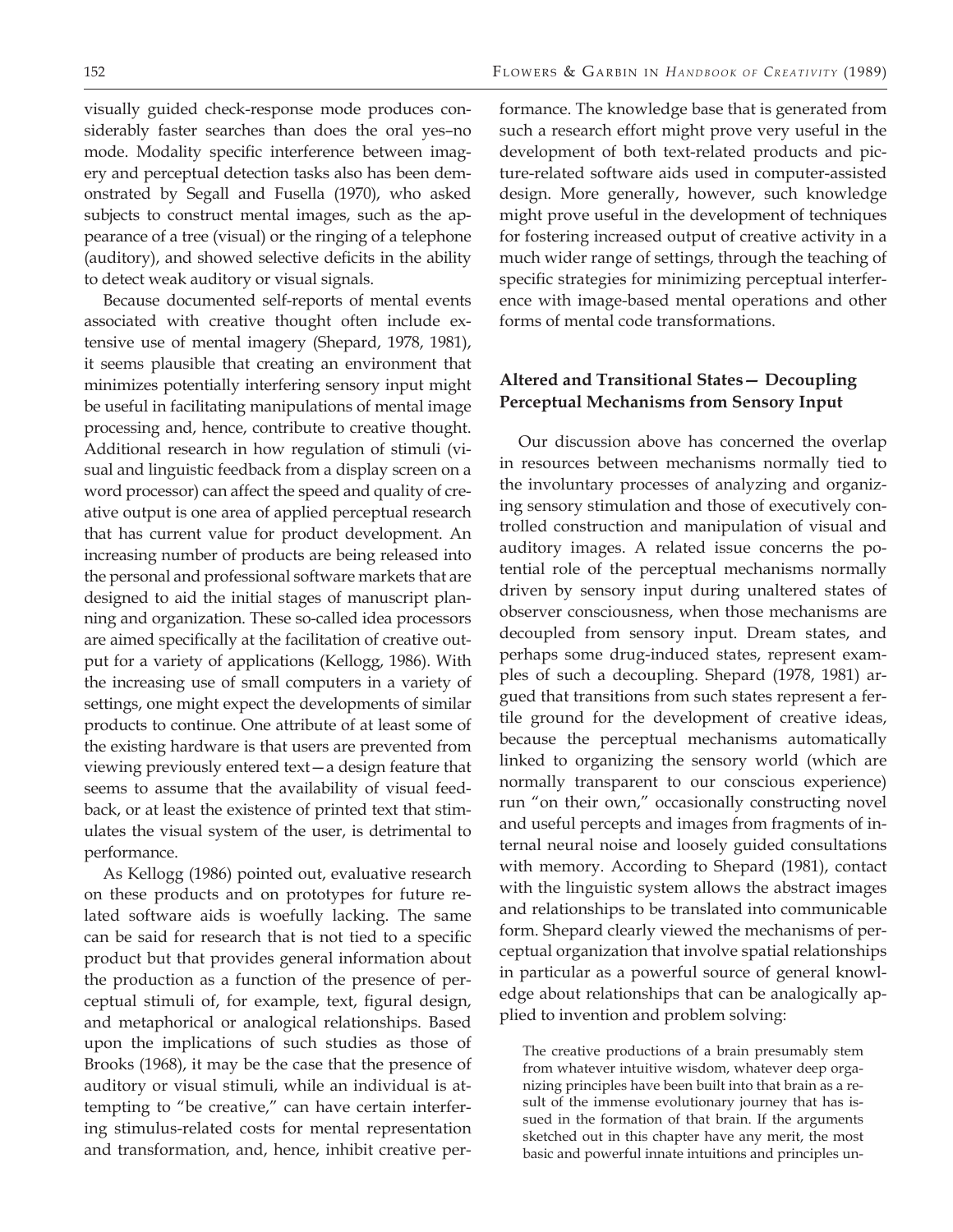derlying verbal and nonverbal thought, alike, may well be those governing the relations, projections, symmetries, and transformations of objects in space. (Shepard, 1981, p. 339)

Thus, Shepard described a very direct relationship between perceptual processes and creative thought, making the claim that (1) implicit knowledge of visual relationships among objects, and rules for transforming those relationships, may constitute the fundamental mental operations inherent in much of creative thought, and (2) that decoupling certain normally involuntary processes from their data source may allow those same mechanisms to operate as a primary generator of creative thought. It seems apparent from Shepard's descriptions of self-report data that this form of creative thought is not of the controlled variety (as discussed in the previous section) but is the product of involuntary mental operations that lead to spontaneous insight. Thus, the effects of decoupling of normal sensory input during alternative states of consciousness should be viewed as distinct from restricting sensory input in a normal-waking-state individual in order to prevent interference with controlled manipulation of perceptual codes.

In popular religious and scientific circles, vast amounts have been written about alternative states of consciousness that involve such decoupling of sensory input, although, in our view, it is sometimes difficult to determine into which of those circles a given piece of research/literature should be categorized. It is also apparent that, throughout much of the history of civilization, some human beings knowingly have exploited alternative states (including dreams) as a deliberate strategy for fostering creative behavior—not to mention the use of alternative consciousness states as a causal construct for particular creative acts. Like research relating either handicaps or psychopathology to creativity, selection biases and the availability heuristic can play havoc with attempting to relate existing literature on alternate states and creativity either to individual differences in creative potential or to research into conditions that foster creativity.

It may, however, be profitable to study the extent to which individual differences in dream recall might relate to instances of insightful creative thought, as well as to individual differences in attention and perceptual organization. Such data could provide for a better empirical grasp on the degree to which information processing in dream or transitional states actually constitutes a major source of creative pro-

ductions. Mental constructions occurring during an altered or transitional state can be useful only insofar as they are remembered, and insofar as they can be evaluated for application and worthwhileness. It may be that the degree to which decoupled automatic perceptual processes contribute to creative output has far more to do with facility in higher level cognitive processes, such as memory storage, retrieval, search, and comparison, than in individual differences in perceptual organization processes *per se.*

Consideration of the role of stimulus-decoupled perceptual organization processes as a fundamental source of creative thought, as Shepard proposed, leads to an interesting conjecture about the link between efficiency of perceptual organization and creativity—particularly with respect to how general cognitive defects, such as those associated with schizophrenia, might relate to creative thought. One common view of why individuals who possess some of the traits of schizophrenic thought might be viewed as creative is that deficiencies in the normal involuntary perceptual organization processes lead to an increased likelihood of an atypical representation of a perceptual event (see, e.g., Keefe & Magaro, 1980). In other words, it is the anomalous organization of sensory input, coupled with sufficiently good higher order processes to evaluate the potential worthwhileness of a mental construction (or, alternatively, the opportunity for a peer to notice the worthwhileness of a product even if the cognitively impaired individual cannot perform the evaluation), that lead to creative output. However, creativity that is attributable to looseness in perceptual organization in the presence of stimuli is very different from creativity that is attributable to perceptual organization processes decoupled from normal sensory inputs. An increased frequency of transitions from hypnopompic or hallucinatory states (as might be reasonably expected to occur in association with certain psychotic disorders), combined with *unimpaired* (or even superior) mechanisms of perceptual organization, thus represents a potential alternative route for contributing to creative thought by some individuals who possess dispositions toward cognitive disorders. Moreover, the relative weakness or looseness in organizational processes and the ability to exploit involuntary organizational processes decoupled from sensory input are suggested as *distinct* individual difference variables, both of which might relate to creativity in the general population.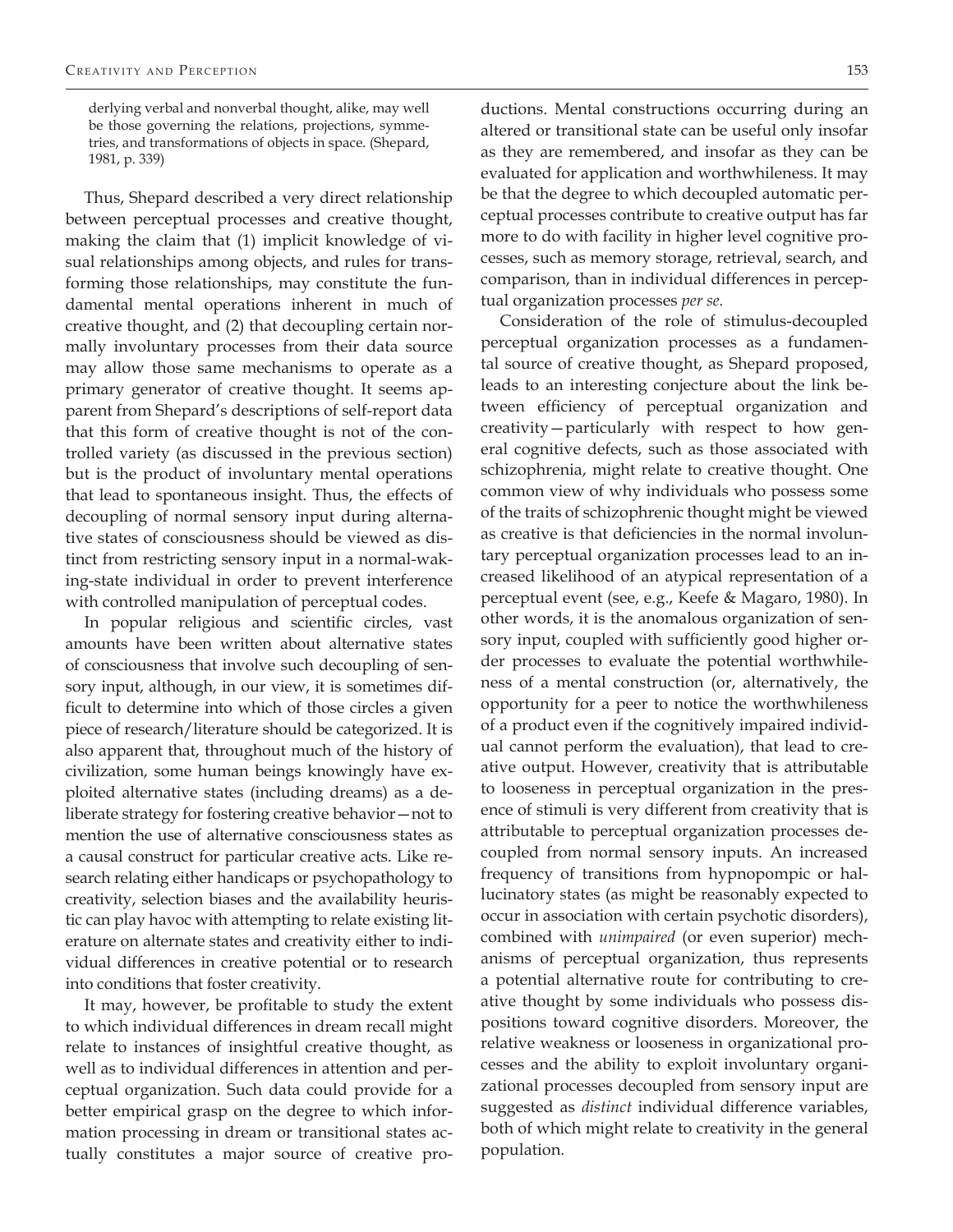# **Assessing Individual Variation in Perceptual Organization Ability**

Our discussion thus far suggests that obtaining a better understanding of patterns of individual variation in perceptual organization tendencies might be highly useful in examining the role of perceptual organization processes in creative thought. Unfortunately, with the exception of various measures of embedded figures performance, Gestalt grouping processes and other related "automatic" processes of perceptual organization have not been subjected to systematic individual difference measurements. Performance measures on tasks, such as those involving embedded figures, often do not provide a convenient way of separating performance attributable to loose perceptual organization (failure to group), from performance attributable to strong, executively controlled focused attention (ability to break apart). It appears to us, however, that one should be able to separate the contributions of automatic organization and efficient focused attention, by selecting a combination of structurally similar tasks, including some in which perceptual organization is helpful to performance, and others for which perceptual organization is harmful.

As an example of such an approach, consider the example of the stimulus displays shown in Figure 3, used by Pomerantz, Sager, and Stover (1977). The



Figure 3. Examples of stimuli used in an "oddball quadrant" detection task employed by Pomerantz, Sager, and Stover (1977). In Example A, the addition of the context elements causes Gestalt grouping processes that make the unique quadrant more distinctive, whereas in Example B, the rotated context elements obscure the distinction (see text for details).

task required of the subject was to detect the "oddball" quadrant as rapidly as possible, and choice reaction time (RT) was the dependent variable. In Example A, the baseline task involves choosing the oddly oriented single parenthesis, located in this example in the upper left. This display requires a quite effortful scrutiny as the mean RT obtained by Pomerantz et al. was 2,400 msec. However, adding the four extra context elements in the display leads to a perceptual grouping phenomenon that makes the oddball element stand out, reducing the RT by nearly a second (for a group average obtained with college student subjects). Now, consider the display shown in Example B. Here, different context elements are added (rotated parentheses) for which the result of organizational processes produces objects perceptually less distinct than the single parentheses, resulting in an average increase in RT of 550 msec. Thus, in these examples, we have two highly similar tasks, one for which Gestalt organization helps, one for which it hurts.

Presumably, individuals with weak organizational processes would fail to gain as much benefit from the helpful context, in comparison with more typical subjects, while performing tasks such as that of Example A. On the other hand, such subjects also might be less susceptible to interference from context stimuli that disrupt performance of typical subjects. In contrast, subjects possessing nominal automatic grouping processes, but exceptionally powerful *executively controlled* focal attentional processes, might exhibit far less interference from the harmful context, while still maintaining benefits from the helpful context.

A related set of classification or sorting tasks that have the potential for separately assessing looseness of involuntary perceptual organization and the strength of voluntary visual attention is the one used by Pomerantz and Schwaitzberg (1975). In this experiment, there were three different basic sorting tasks required of a subject, and the stimulus response mappings for each of these is shown in Figure 4. In Condition A (the control condition), subjects sorted stimuli on the basis of orientation of the leftmost parenthesis; the orientation of the right parenthesis was held constant. In Condition B, which required subjects to divide attention and attempt to ignore the irrelevant rightmost parenthesis, the response assignment was determined by the left parenthesis, and the right parenthesis varied in a manner orthogonal to the left parenthesis. In this condition, classification times were considerably slower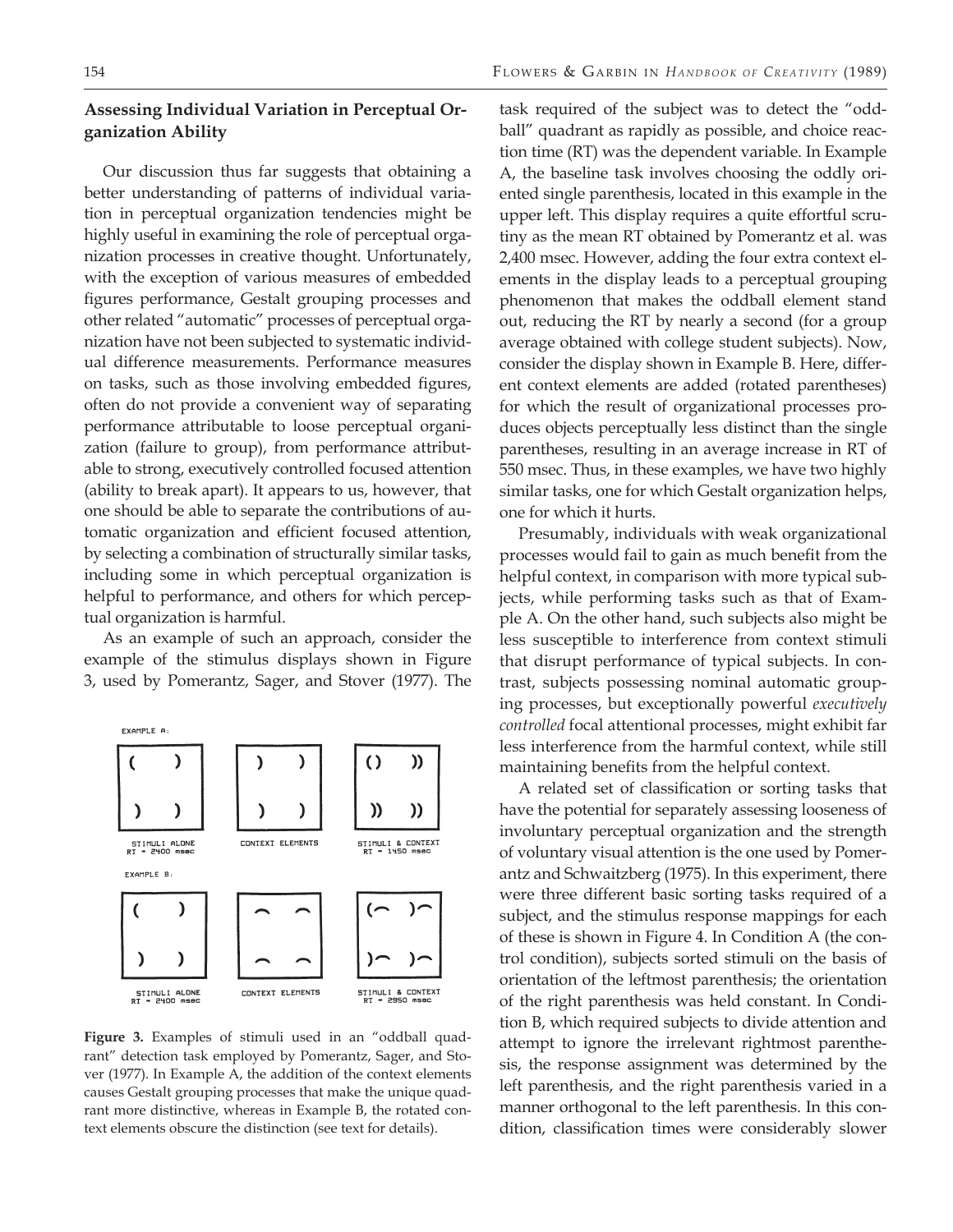

**Figure 4.** Examples of stimuli used by Pomerantz and Schwaitzberg (1975) in a task illustrating how Gestalt grouping affects selective and divided attention in a visual classification task (see text for details).

than those of the control condition, provided the spatial separation between the parenthesis pairs was close. As the spatial separation between the elements was increased beyond a single typespace in other stimulus sequences, the interference from the irrelevant right parenthesis diminished.

Condition C required that subjects split the four possible pairings of parentheses into two groups, such that the response assignment was determined by the combination of both parentheses. Unlike either Condition A or Condition B, this task required an evaluation of *both* the leftmost and the rightmost parentheses. At close separations, such grouping seemed to occur involuntarily, as subjects reported perceiving the parenthesis pairs as single objects. In this case, classification times were actually shorter than for Condition B, because the objects assigned to each category appear to share common perceptual attributes (e.g., "the fat ones vs. the skinny ones"). However, at wider separations, in which involuntary grouping processes break down,

subjects had to apply effortful *divided* attention processes, either to try to perceptually group the parenthesis pairs or to separately evaluate each parenthesis and apply a classification rule. A typical pattern of results for these three tasks is shown in Figure 5, in which sorting time is plotted as a function of separation of the parentheses. Again, these data are based upon the means of subjects' performances that were obtained by Pomerantz and Schwaitzberg (1975).

One might expect, however, that individual differences in the potency of involuntary organizational processes and individual differences in the executively controlled ability to break up perceptual configurations (as well as divide attention, in this case) would produce systematic differences in the functions from those shown in Figure 5. An appropriate application of psychometric scaling procedures to differences among such patterns, in addition to similar analyses of patterns in such tasks as the "oddball detection" examples in Figure 3, could lead to separate scales for strength of perceptual organization tendencies and power of voluntary selective attention.

To our knowledge, there is no existing research on patterns of individual differences in the costs and benefits of the configural effects that might be obtained by systematic administration of these or similar tasks to large numbers of individuals, in order to obtain an index of relative organizational power among different individuals that might be of use for determining its relationship to creative behavior. However, given that individual differences in more traditional measures of embedded figures tasks exist (even though the voluntary selective component has not been factored out), and given the recent evidence of the very unique and actually *superior* performance of schizophrenics (compared with normals) on tasks for which avoidance of grouping contributes to performance (Place & Gilmore, 1980; Wells & Leventhal, 1984), we believe that such individual differences exist, are potentially measurable, and probably do bear a relationship with other important cognitive attributes including creativity. Given that the presumed organizational looseness of schizophrenics is often related to creative thought in individuals who perhaps have a lesser degree of the deficiency (e.g., Keefe & Magaro, 1980), the data on the psychiatric populations are of considerable interest and are encouraging for clarifying the "creativity-madness" association that has been around for centuries.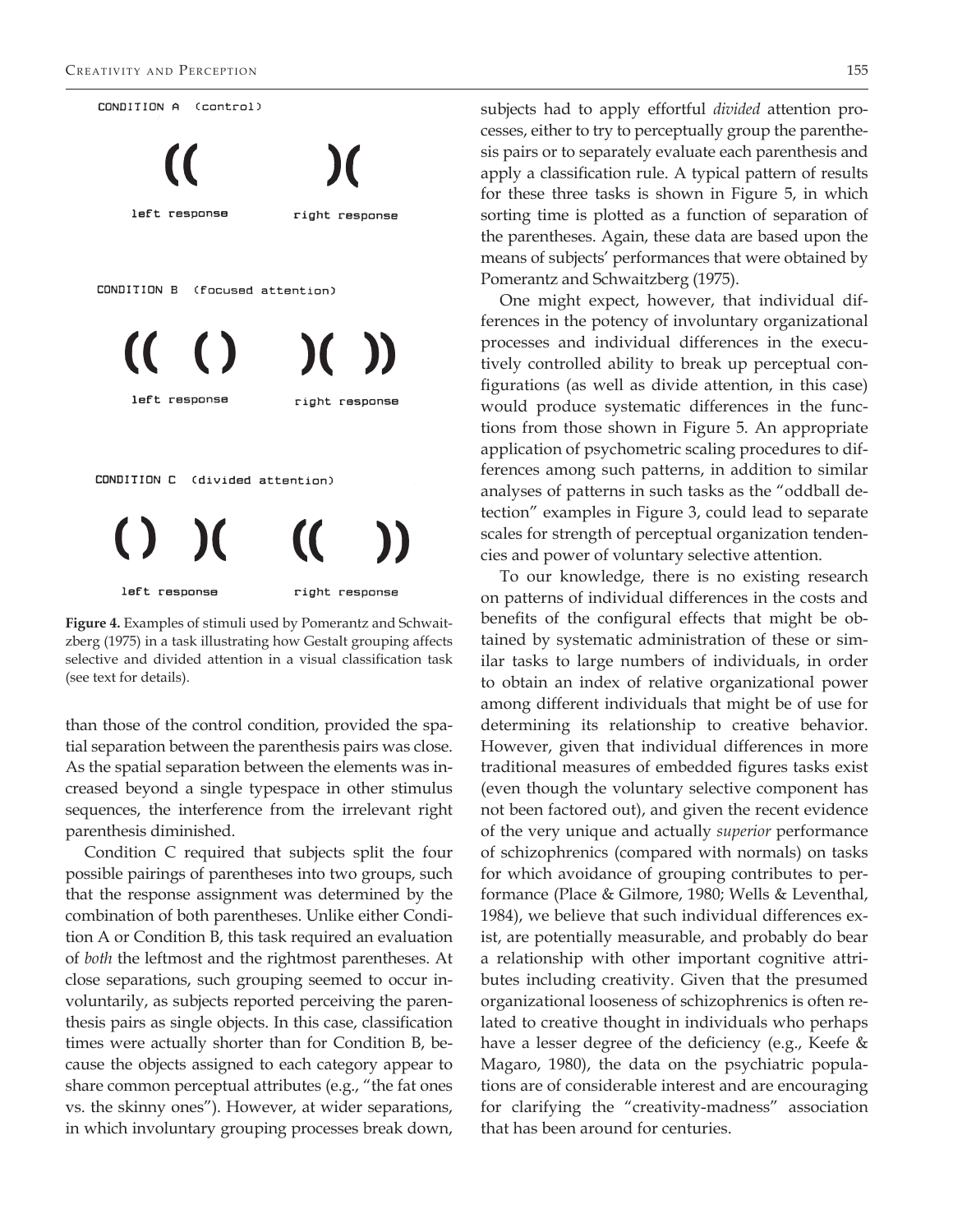

**Figure 5.** A graphical representation of results obtained by Pomerantz and Schwaitzberg (1975) for Tasks A, B, and C of Figure 4. Sorting times for decks of 32 cards displaying these stimuli are plotted as a function of the physical separation between the pairs of parentheses. Stimulus sets involving wide spatial separations between the two stimuli greatly slowed sorting in the divided attention task (Task C of Figure 4), while allowing subjects to avoid interference from perceptual grouping in Task B. Presumably the form of such functions might differ for subjects differing in the potency of their involuntary perceptual organization processes as well as the power of their controlled visual attention. Reprinted by permission of LEA Associates.

# **Individual Variation in Intramodal Visual Code Transformation**

In contrast to our lack of knowledge about individual variation in perceptual organizing ability, psychometric tests that directly tap the ability of individuals to compare transformed visual objects (e.g., rotated block drawings, folded and unfolded block figures) have been available for decades (e.g., see Guilford, 1967). Individual variation in abilities to perform such operations is clearly measurable, and it is apparent that performance on such psychometric tests correlates with performance of mental tasks or problems that appear to be mediated by use of visual analog codes.

One specific example is a study by Paivio (1978), who measured subjects' reaction times for determining which of two clock times (given as digital expressions) would produce the smallest angle between the hands of a standard analog clock. Paivio found

that, in general, reaction time was a monotonic function of differences in the analog hand angles, providing strong evidence that the task was mediated by image comparison. In addition, however, subjects were divided into "high-imagery" and ' 'low-imagery'? groups, on the basis of a median split of performance on a composite of Guilford's Block Visualization Test, the Minnesota Paper Form Board, and the Thurstone Space Relations Test. High-imagery subjects produced RTs that averaged about 1 second faster at each level of angular difference than low-imagery subjects. In contrast, a similar split of the subject population on the basis of a verbal fluency measure (Paivio, 1971) produced no differences between groups. This study as well as numerous others (e.g., see Paivio, 1971, 1978 for a review) provide relatively convincing evidence that individual differences in ability to perform top-down manipulation and transformation of visuospatial codes can be predicted effectively with existing psychometric instruments.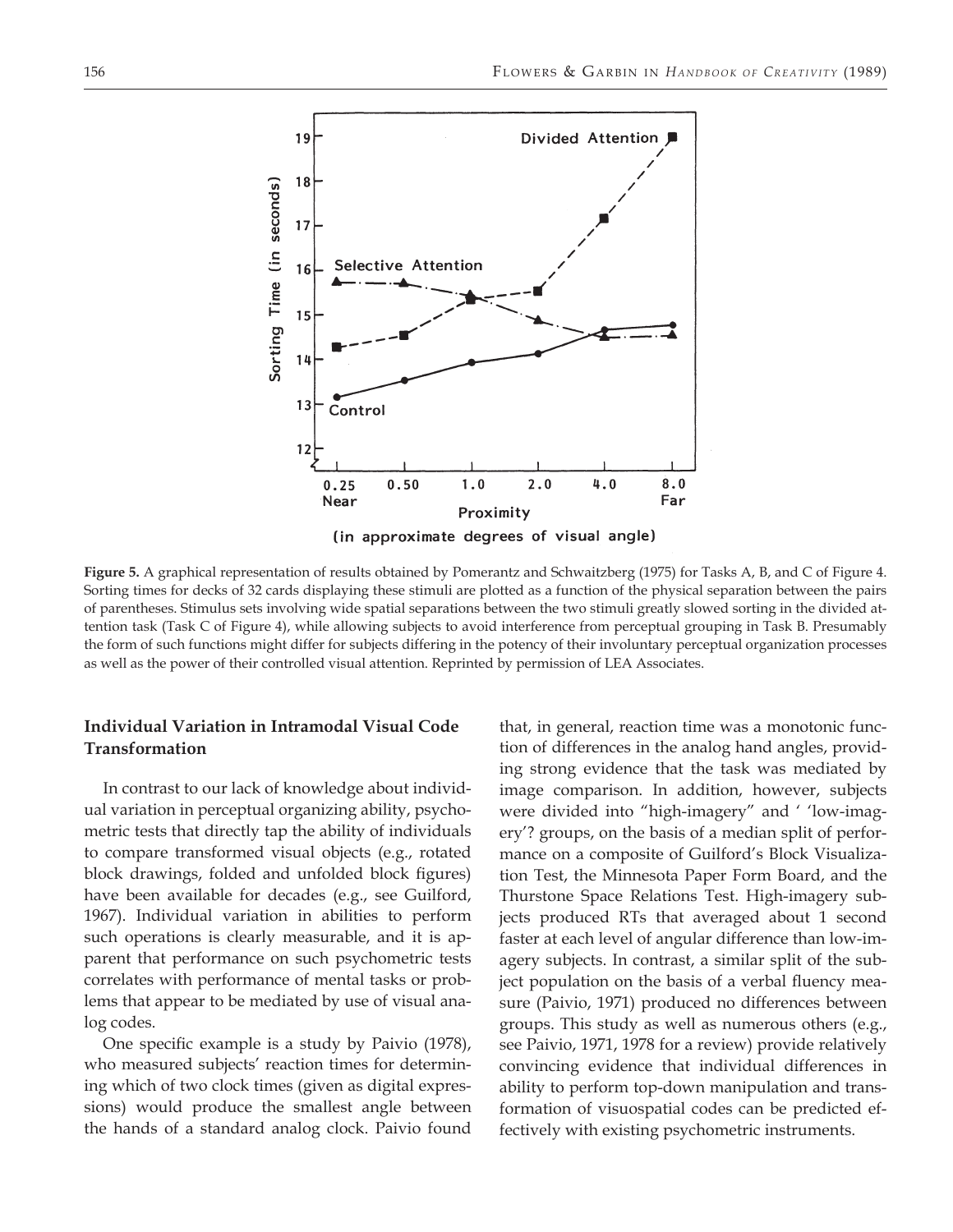Given the apparent importance of fluent visual coding in anecdotal reports of creative cognition, it seems intuitive that psychometric measures of such visual abilities should relate positively to measures of creative behavior, particularly for those individuals whose creative work is arrived at primarily through the effortful, voluntary route. One must keep in mind, however, that simple possession of a mental ability does not necessarily imply that ability will be used to produce novel and worthwhile products. Creative behavior requires an evaluative component for recognizing when a particular novel representation is of value. Given these considerations, and our configural view of the creative process, one should not expect extremely high linear correlations between measures of visual coding fluency and creative behavior *per se.*

One issue of importance in determining how specific information-processing characteristics relate to creativity is whether it is appropriate to view individual differences in performance of specific classes of perceptual tasks as measures of relatively narrowly defined information-processing abilities, or whether correlations among specific task performances suggest the existence of a general ability "factor." Guilford (1981, 1983) argued that processes, such as visual code manipulation and cross-modal transformations (which we will discuss presently), are all part of a general "transformational ability" that is a key component of creative thought. Indeed, one can make a rather strong psychometric argument for that position, as Guilford has done. On the other hand, perceptual psychologists who are aware that different neural structures may be involved in intramodal versus cross-modal transformations, and also that common neural structures may be involved in both voluntary and involuntary processing of visually coded information, are more likely to have interest in specific comparisons among tasks. One research question that bears upon the relationship between specific visual information-processing abilities and our configural model of creativity is whether fluency in controlled visual transformations might be related to the frequency of spontaneous insight in creative thought. We have thus far implied, as has Shepard (1978, 1981), that spontaneous novel constructions are basically the result of involuntary representational processes, decoupled from their normal sensory source of data. However, it

must be noted that most of the anecdotal reports of such spontaneous insight, summarized by Shepard and others, have come from individuals who were likely to score very high on measures of mental abilities *and* who were (or still are) known to have put in large amounts of controlled mental effort on problems related to their creative achievements. The *selection*, *refinement*, and *use* of images spontaneously generated during transitional or altered states likely may depend upon effortful executive processes, suggesting that spontaneous insight should not be viewed as a totally involuntary occurrence. Moreover, mental activity that substitutes for the sensory signals that normally drive mechanisms of perception, insofar as they are influenced by memory activities, may be highly structured by previous effortful mental code manipulations. In short, spontaneous insight may not be so spontaneous and is conceivably quite closely related to mental transformation abilities of both intramodal and intermodal varieties.

# **An Example of the Interplay of Involuntary and Executively Driven Creative Processes: Synesthesia and Cross-Modal Representations**

Previously, we have posited that these two very different processes might produce similar creative products. In this section, we will look at two related processes, one perceptual (automatic) and one cognitively mediated (executively controlled), that do indeed seem to lead to similar and potentially creative representations of the environment.

Theorists and artists long have recognized the correspondences, interrelationships, and interdependencies of the senses as they are used to capture information about the world. Aristotle and other early thinkers posited various relationships of cross-modal process or product, and Bishop Berkeley added his notion of their ontogeny. More recently, Stevens (e.g., 1959), Gibson (1966), and Marks (e.g., 1978, 1982) have provided more refined theories and hypotheses about the nature, workings, and meanings of these correspondences. Particularly for Marks, the evidence of artistic awareness and of creative use of these correspondences adds weight to various laboratory studies that are in support of the theoretical ideas of crossmodal equivalences and sensory unity.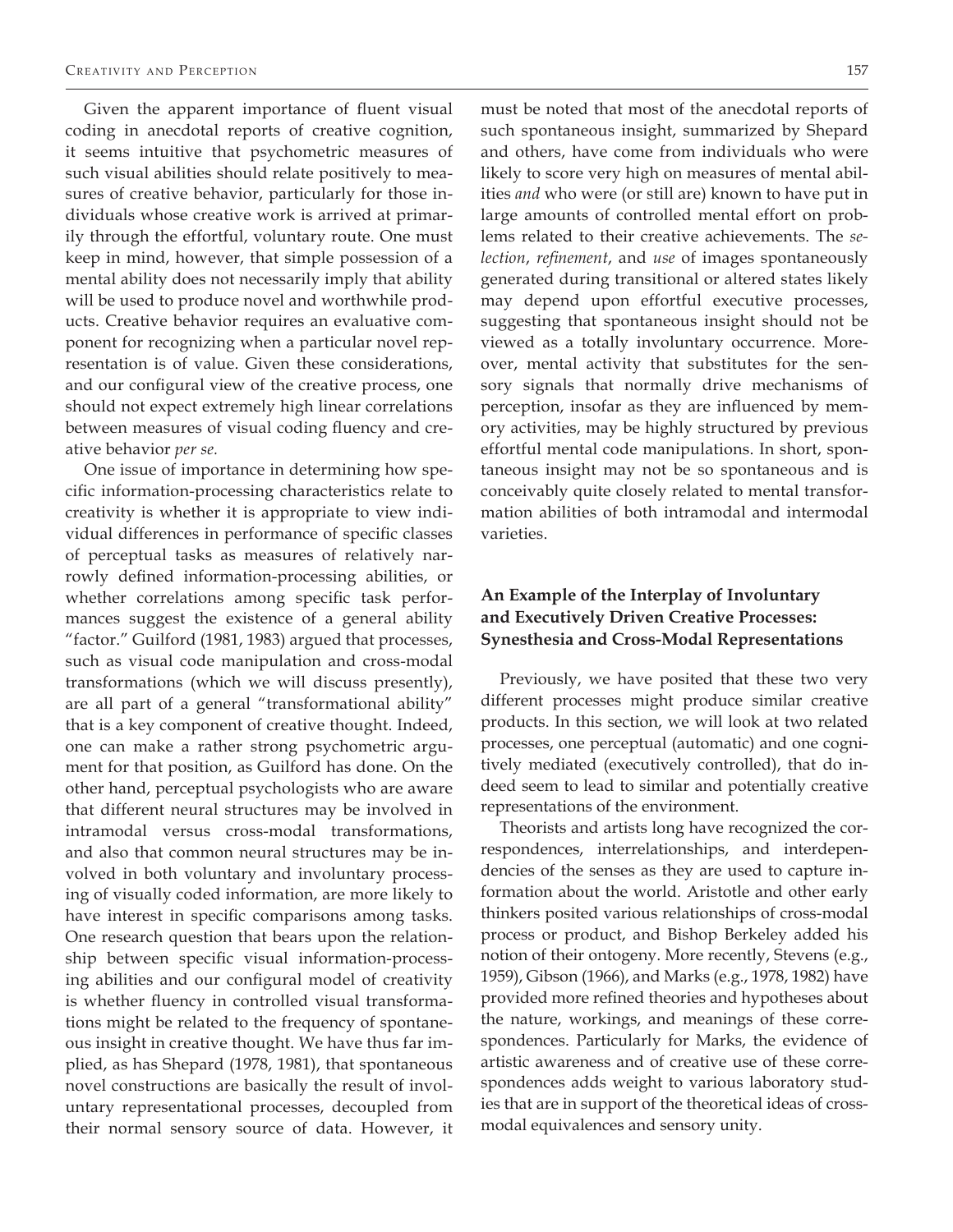Most people are familiar with the use of onomatopoetic words, such as "hiss," "crack," and "woff," to convey the auditory characteristics of a sound as well as its semantic meaning. But the sounds of words also seem to convey other information. Kohler (1947) showed that most people matched the pseudowords "maluma" and "takete" with the rounder and the more angular of two line figures, respectively. As a demonstration, Marks (1978) replicated the finding using a production task in which two children were asked to draw the visual representations of these words. The drawing of takete was clearly the more angular for each person. As another example of how word sounds can supply nonauditory information, Sapir (1929) and later Newman (1933) asked subjects about the size of objects referred to by nonsense syllables and found the words containing the letter /a/ were judged to refer to larger objects than did those containing /i/. Finally, most people in our society are familiar with the relationships between colors and temperatures—red is "hot" whereas blue is "cool."

These types of correspondences are quite different from the wholly involuntary phenomena of true synesthesia, in which "a small minority of people experience a curious sensory blending, where stimulation of a single sense arouses a melange of sensory images" (Marks, 1978, p. 83). In addition to truly synesthetic individuals, there are widespread reports of involuntary synesthesia produced by various consciousnessaltering drugs, such as LSD and hashish.

As interesting and well-documented as true involuntary synesthesia is, it is not, in itself, a creative product, just as the novel representations of schizophrenic thought are not. Creative products require the additional processes of appropriate *selection* and *presentation* of those novel representations. Unlike the schizophrenics' art, which is often identified as creative after production, the synesthetics must choose whether or not to capture their mental representations and present their novel version of the world.

Furthermore, although loose perceptual organization is *potential* source of novel representations for synesthetics (as for schizophrenics), documentation of creative products from true synesthetics is notably lacking. In part, the lack of documented examples simply may reflect the relative infrequency of true synesthetic individuals in the population, relative to schizotypic or schizophrenic individuals. But from each of these sources of anomalous percepts, numerous prod-

ucts have arisen. According to Marks (1978), synesthesia has enjoyed two periods of extensive study, the first 40 years of the twentieth century, and an earlier period during the nineteenth century. It was during this earlier period, when synesthesia was of interest not only to scientists and physicians but also to musicians, that creative products were introduced that clearly sprang from the perceptual phenomena. Perhaps the best known of these were the multimodal concerts that mixed music with colored lights and occasionally with odor. Louis-Bertrand Castel built the first light organ in 1735. This organ and others like it produced a particular colored light along with each note as the keys were depressed. Numerous pieces were written for and performed with these instruments. Laser light shows are a more recent version of this same artistic use of the close relationship between color and tonality to produce desired affective responses.

Also, during the nineteenth century and later, there were numerous linguistic expressions of synesthesia-like experiences, or synesthetic metaphors. The following examples of such poetry are taken from Marks (1978): Charles Baudelaire's "Correspondences," "perfumes fresh as children's flesh, sweet as oboes, green as prairies," and Arthur Rimbaud's "Sonnet of the Vowels" "A black, E white, I red, U green, O blue." Examples of synesthetic metaphor in literature are (from Marks, 1982): "the sound of coming darkness" (Poe); "a soft yet glowing light, liked lulled music" (Shelley); and "music suddenly opened like a luminous book" (Conrad Aiken).

On interesting point concerning these uses of color-sound correspondence and poetic metaphor (which is an important difference between these productions and those of schizophrenics) is that none of these authors appear to have been truly synesthetic themselves (although one may conjecture about those authors who had a history of narcotic use, e.g., Poe). Yet they were able to produce creative results using these correspondences in ways so compelling that we not only understand and agree with their meanings, but often do not even immediately notice that there are "crossed" or "mixed" modality-specific adjectives and nuances. Marks provided experimental evidence that most persons have (or can develop) a strongly internalized correspondence of cross-modal relationship between certain visual and auditory characteristics (primarily brightness and loudness). Thus, we see that an automatic perceptual process—the capabil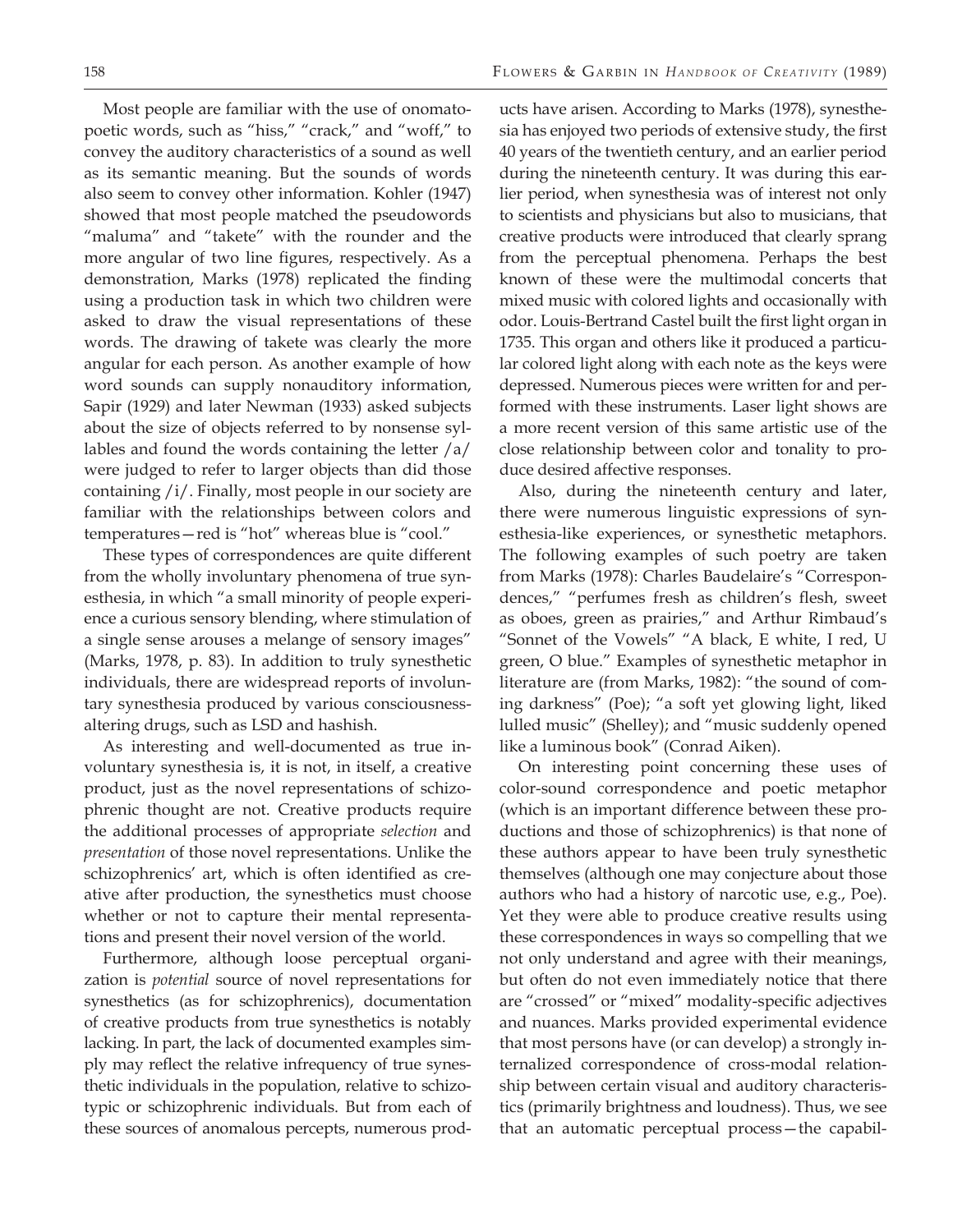ity and tendency toward cross-modal associations is necessary for the appreciation of creative products generated by an executively controlled process.

In this discussion, we have tried to give an example of how knowledge of an infrequent, perceptual, and automatic phenomenon (synesthesia) can provide the impetus for the use of executively controlled processes to create artistic products. Finally, the appreciation of these creative products greatly depends upon the ability to "perceptually resonate" with those products, an ability that seems to be nearly universal and automatic.

#### **Summary and Conclusions**

We have argued that the generation of creative behavior can result from a combination of involuntary and executively controlled processes. These processes rely heavily on neural mechanisms and systems that have evolved primarily as perceptual systems. However, these systems, which embody highly sophisticated computational and inferential mechanisms, also serve to operate on mental codes actively retrieved from memory (e.g., conscious generation and modification of imagery). In addition, there is anecdotal evidence that these same mechanisms can be the source of spontaneously generated images or representations, when their normal driving source of sensory stimulation is decoupled, as in transitions from dreams or altered states. Such spontaneous generation, if appropriately selected and recognized as useful, perhaps can produce the sudden creative insights characterized by many self-reports from creative individuals.

According to our analysis, creativity thus can result from some combination of (1) novel percepts attributable to departures from the normal deterministic processes of perceptual organization, (2) effortful conscious mental activity involving manipulation and transformation of codes that generate novel representations, and (3) spontaneous generation of novel representations. Because the relative contributions of each of these to a specific creative achievement presumably varies markedly across both situations and individuals, the relationship between specific cognitive abilities or characteristics of processing and the likelihood of an individual's producing products judged to be creative is highly configural and thus difficult to measure. The configurality of factors is particularly problematic in

that individual differences in cognitive processing that affect these three 4 "routes" to creative thought probably are not independent. For example, the looseness in perceptual organization that may characterize creative individuals with schizotypal thought patterns may well be negatively correlated with ability to make effortful mental transformations as well as the ability to recognize that a novel mental representation is worthwhile. We do believe, however, that research efforts into individual differences in specific perceptual characteristics potentially can be useful in both increasing our understanding of their relationships to creative behavior, as well as for determining circumstances that might foster creative thought. As we have noted, research literature describing individual differences in perceptual organization tendencies is notably lacking. The study of individual differences in executively controlled transformations of mental representations has received considerably more research effort, due to a long existing presumption that such operations are closely related to measures of basic mental abilities. However, the "mental measurement" motivation for much of this research, has, in our view, directed researchers more toward the study of "common transformational ability factors" (e.g., Guilford, 1981, 1983) rather than toward the properties of specific types of mental code manipulations, such as synesthetic metaphor. Lastly, the literature on spontaneous generation of novel representations by perceptual mechanisms is, at present, highly speculative, and consists primarily of self-report anecdotes.

# **A Flow Diagram of the Creative Process and Its Implications**

To summarize our view of how processes related to perception influence the creative process, we offer the flow diagram shown in Figure 6. In addition, Table 1 summarizes some of our conjectures about the relationships between various components of the flow diagram and some individual difference variables potentially measurable by existing or designable assessment instruments and surveys.

Essentially, Figure 6 is a visual summary of our previous discussions of a configural view of the creative process. It lists as *sources* of novel representations (1) atypical involuntary processes of perception, including both loose organizational processes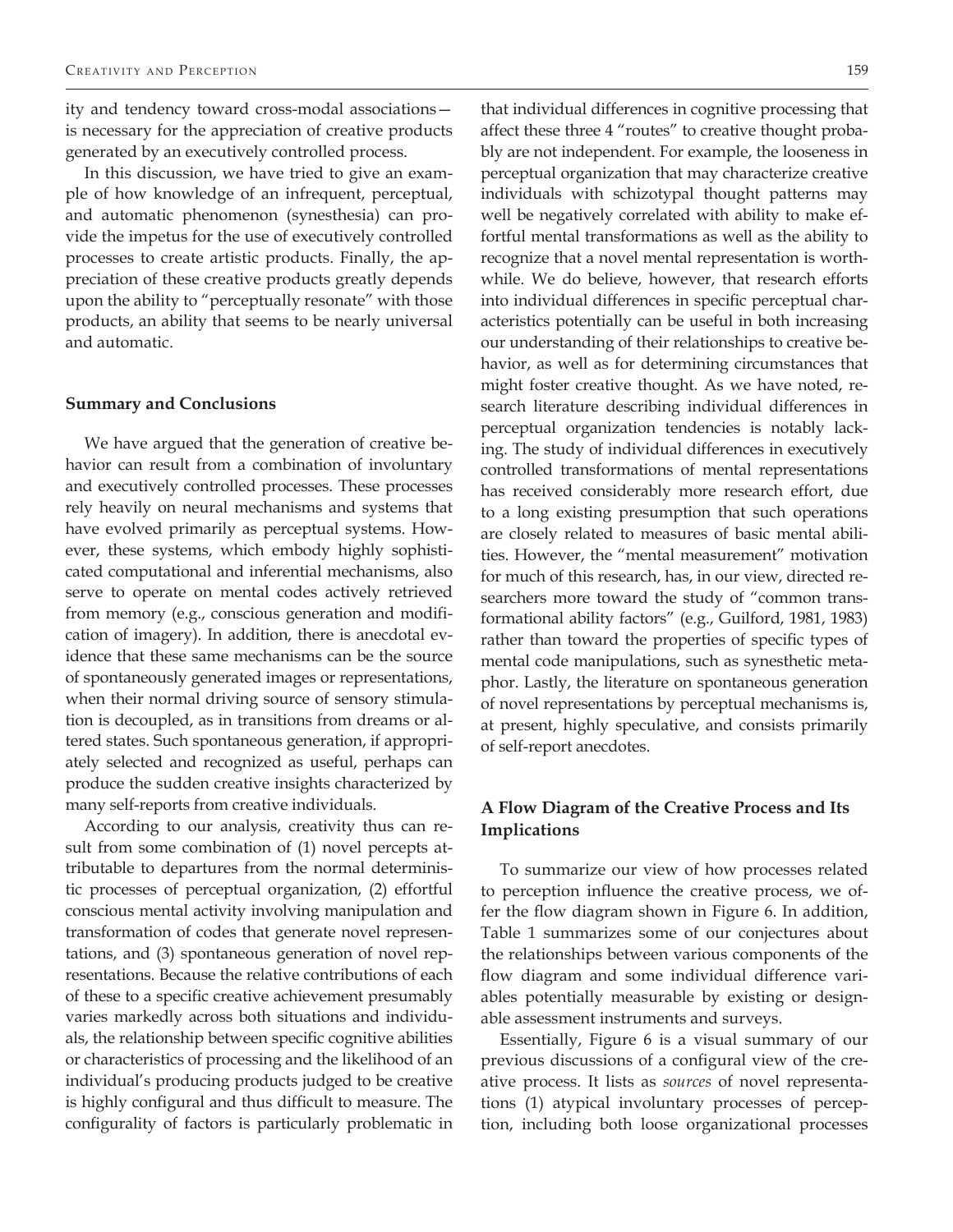

**Figure 6.** A schematic representation of our view of how involuntary and executively controlled perceptual processes contribute to creative thought (see text for details).

and true synesthesia, (2) spontaneous (and involuntary) generation of insight and imagery, (3) conscious perceptual organization, (4) conscious intermodal transformations of representations, and (5) conscious cross-modal transformations of representations. In addition, it includes the process of *selection* of novel representation and *feedback* to the executively controlled processes for purposes of refining the potential creative product.

In Table 1, we have chosen to relate the uses of each of the potential sources of novel representations discussed in this chapter together with an "efficiency" ' selection mechanism drawn from the following set of individual differences variables: (1) strength of perceptual organization, SPO; (2) imagery ability, IM; (3) general measures of transformation ability,  $T$ ; (4) schizotypal thought, ST; (5) drug usage, DU; (6) ability to report dreams, DR; and (6) amount of reported conscious effort expended on the problem for which a creative solution is found, EF. Note that these items constitute a nonexhaustive sample of *potentially* measurable individual differences variables. As we have mentioned previously, respected psychometric instruments exist that presumably tap some of these, whereas for others, instruments would need to be developed. Furthermore, measurement of some of the self-report variables (such as DR and EF) would most likely involve both validity and reliability problems

**Table 1.** Hypothetical Associations between Modes of Generating and Selecting Creative Representations and Various Measures of Individual Differences (see text for a detailed explanation).

| Source                            | <b>SPO</b> | ΙM    |        | <b>ST</b> | DU        | DR        | EF    |
|-----------------------------------|------------|-------|--------|-----------|-----------|-----------|-------|
| Loose perceptual organization     |            |       |        | $\pm$     | $+2$      |           | $-2$  |
| Synesthesia                       |            | $+2$  |        | $-2$      | $\ddot{}$ |           |       |
| Spontaneous imagery               | $+2$       | $\pm$ | $+$    | $-2$      |           | $\ddot{}$ | $\pm$ |
| Conscious perceptual organization | $\ddot{}$  | $\pm$ | $^{+}$ |           | $-$       |           | ٠     |
| Intramodal transformation         | $\ddot{}$  | $+$   | $^{+}$ |           |           |           | ٠     |
| Cross-modal transformation        |            | $+2$  |        |           |           |           | $+2$  |

Involuntary Processes

Executively Controlled Processes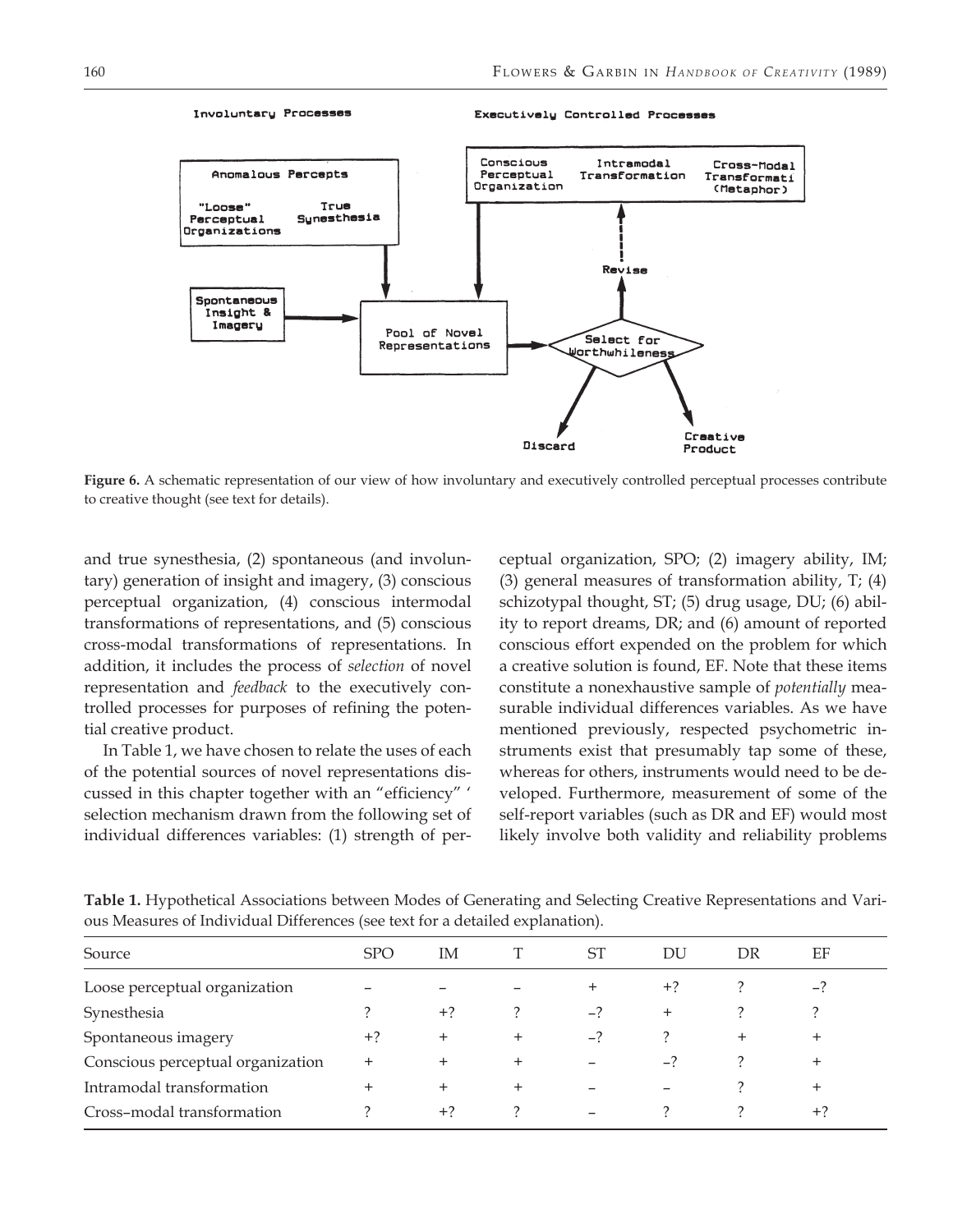that we will not address here. Given those disclaimers, and with the additional disclaimer that nearly all the cell entries are based upon our own current personal speculations as opposed to existing data, we offer this table of hypotheses as a guide for potential future research. The cell entries themselves consist of + and — signs to indicate presumed positive and negative correlations, together with ? signs that specify either that no particular relationship is likely to exist, or, if there is one, we have no basis to speculate its directionality. Additionally, we have used the question mark as a modifier to indicate above average uncertainty about our speculations.

We should call attention to one pattern among these hypothetical intercorrelations that emphasizes our previous statements about the configural nature of creativity. That pattern is that individuals whose creativity stems largely from anomalous perceptual inputs (i.e., individuals with loose perceptual organization and perhaps a rare, creative, true synesthetic) are likely to be very different from creative individuals who rely more heavily upon executively controlled processes. Conceivably, this might bear upon differences in the *types* of creative products that are developed by individuals who rely predominantly upon anomalous percepts for novel representations, as opposed to those arising from some combination of executively controlled manipulations of representations and spontaneous imagery and/or insight. As a possible case in point, one often encounters examples of schizophrenic paintings and drawings, yet rarely does one encounter mention of schizophrenic poetry or sculpture.

As a final point, we do not wish to imply, by our apparent emphasis upon individual difference variables in this final section of this chapter, that research on conditions that affect the likelihood of creative behavior within a given individual is less important than research aimed at predicting patterns of creativity among individuals. Clearly, the two classes of research complement each other; by learning more about relationships between perception-related processes as varieties of creative behavior, we may discover strategies for optimizing creative production within individuals. Similarly, through applied research aimed at development of "thinking aids," "designing aids," and "writing aids," or through the evaluation of such products, we may discover additional relationships among perceptual and cognitive processes and the creative process.

#### **References**

- Brooks, L. R. (1968). Spatial and verbal components of the act of recall. *Canadian Journal of Psychology,* 22, 349–368.
- Gibson, J. (1966). *The senses considered as perceptual systems.* Boston: Houghton Mifflin.
- Goodman, K. J., & Marquart, D. I. (1978). Creativity and perception: The neglected theory of Lowenfeld. *Journal of Creative Behavior,* 12, 279.
- Guilford, J. P. (1967). *The nature of human intelligence.* New York: McGraw-Hill.
- Guilford, J. P. (1981). Higher order structure of intellect abilities. *Multivariate Behavioral Research,* 16, 411–435.
- Guilford, J. P. (1983). Transformation abilities or functions. *Journal of Creative Behavior,* 17, 75–83.
- Hochberg, J. (1981). Levels of perceptual organization. In M. Kubovy & J. Pomerantz (eds.), *Perceptual organization*  (pp. 255–278). Hillsdale, NJ: Erlbaum.
- Kahneman, D., & Tversky, A. (1973). On the psychology of prediction. *Psychological Review,* 80, 237–251.
- Keefe, J. A., & Magaro, P. A. (1980). Creativity and schizophrenia: An equivalence of cognitive processing. *Journal of Abnormal Psychology,* 89, 390–398.
- Kellogg, R. (1986). Designing ideal processors for document composition. *Behavior Research Methods, Instruments, and Computers,* 18, 118–128.
- Kohler, W. (1947). *Gestalt psychology.* New York: Liveright.
- Marks, L. (1978). *The unity of the senses.* New York: Academic Press.
- Marks, L. (1982). Synesthetic perception and poetic metaphor. *Journal of Experimental Psychology: Human Perception and Performance,* 8, 15–23.
- Newman, S. S. (1933). Further experiments in phonetic symbolism. *American Journal of Psychology,* 45, 53–75.
- Paivio, A. (1971). *Imagery and verbal processes.* New York: Holt, Rinehart & Winston.
- Paivio, A. (1978). Comparison of mental clocks. *Journal of Experimental Psychology: Human Perception and Performance,* 4, 61–71.
- Place, E., & Gilmore, G. (1980). Perceptual organization in schizophrenia. *Journal of Abnormal Psychology,* 89, 409–418.
- Pomerantz, J., & Schwaitzberg, S. (1975). Grouping by proximity: Selective attention measures. *Perception and Psychophysics,* 18, 355–361.
- Pomerantz, J., Sager, L., & Stover, R. (1977). Perception of wholes and their component parts: Some configural superiority effects. *Journal of Experimental Psychology: Human Perception and Performance,* 3, 422–435.